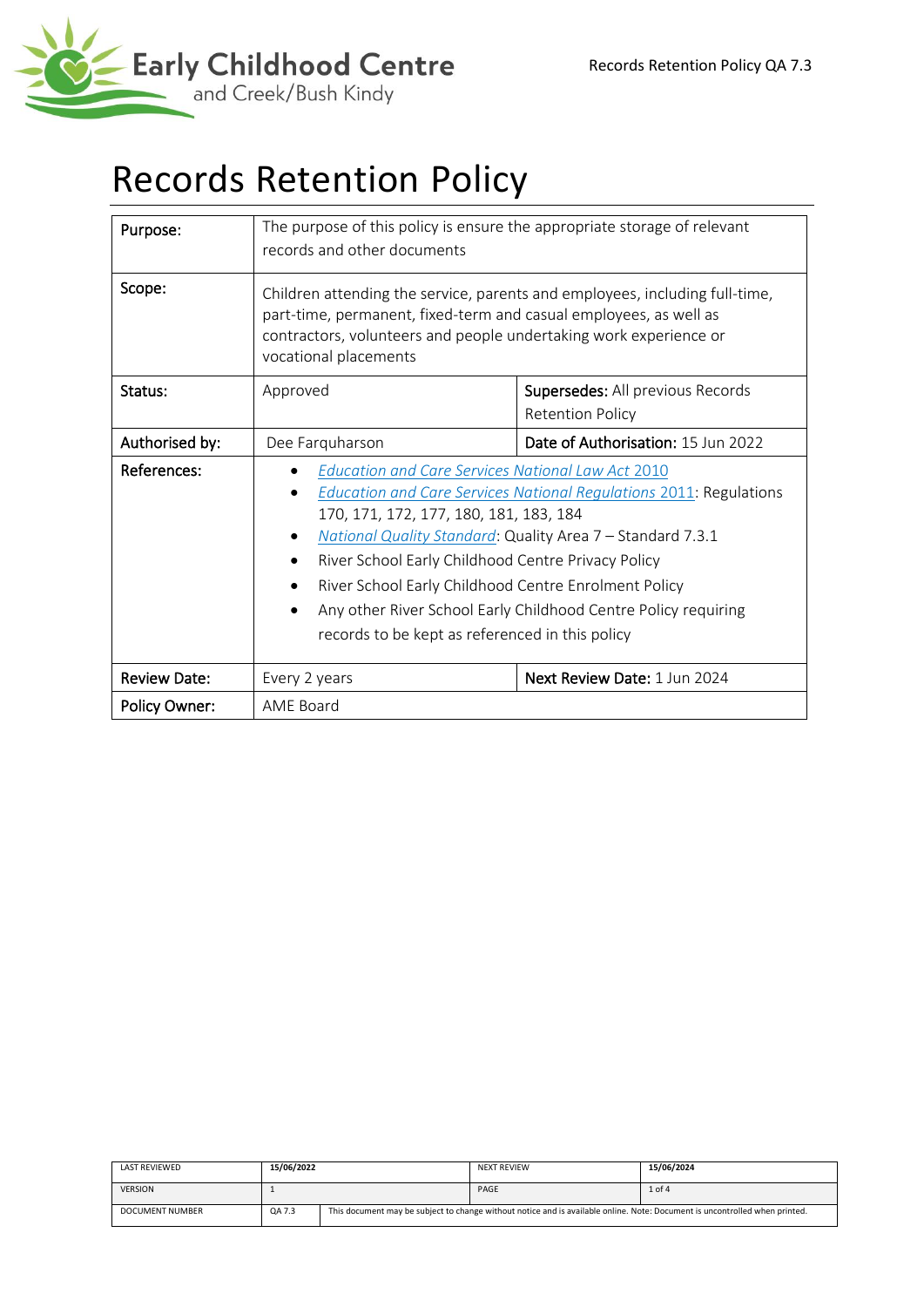

# **Policy Statement**

# **Records to be kept**

This policy is developed to ensure that precise record keeping assists in the management of our education and care service. One of the responsibilities of approved providers of education and care services is the maintenance of accurate and up to-date records. Accurate records are necessary to ensure the requirements of government and statutory bodies are being met. Good record keeping also ensures effective and ethical management practice.

## **Transferring records**

If service approval is transferred under legislation, the River School Early Childhood Centre will transfer the relevant documents relating to children currently enrolled with the service to the receiving approved provider on the date that the transfer takes effect. This is subject to the parent of a child first consenting to that transfer.

#### **Insurance records**

River School Early Childhood Centre will keep evidence of the current prescribed insurance at the premises and will make the evidence available for inspection by Early Childhood Education and Care or an authorised officer when required.

## **Responsibilities**

# **River School Early Childhood Centre**

River School Early Childhood Centre has the following role and responsibilities:

#### Comply with *Family Assistance Law*

Section 219F of the A New Tax System (Family Assistance) (Administration) Act 1999 requires the service to keep 'electronic enrolment and attendance record reports, attendance records (including absences), copies of supporting documentation for additional absences for each child, documents to support claims for Child Care Benefit and 24-hour care, copies of receipts issued to people who have paid child-care fees, enrolment forms, the approval to operate a child-care service, current service insurance records and policies.

These records must be kept for 36 months from the end of the calendar year in which care was provided.

- Section 175 of the Education and Care Services National Law Act 2010 requires an education and care service to keep various records for compliance under the Act. These records/documents are to be kept in a safe a secure place and readily accessible if requested by an authorised officer from the regulatory authority.
- Ensure that appropriate records are kept.
- Ensure that records are kept for the appropriate period.
- Ensure that records are transferred as appropriate.
- Ensure that evidence of insurance is kept and made available as required.

| LAST REVIEWED          | 15/06/2022 |                                                                                                                             | <b>NEXT REVIEW</b> | 15/06/2024 |
|------------------------|------------|-----------------------------------------------------------------------------------------------------------------------------|--------------------|------------|
| <b>VERSION</b>         |            |                                                                                                                             | PAGE               | $2$ of $4$ |
| <b>DOCUMENT NUMBER</b> | QA 7.3     | This document may be subject to change without notice and is available online. Note: Document is uncontrolled when printed. |                    |            |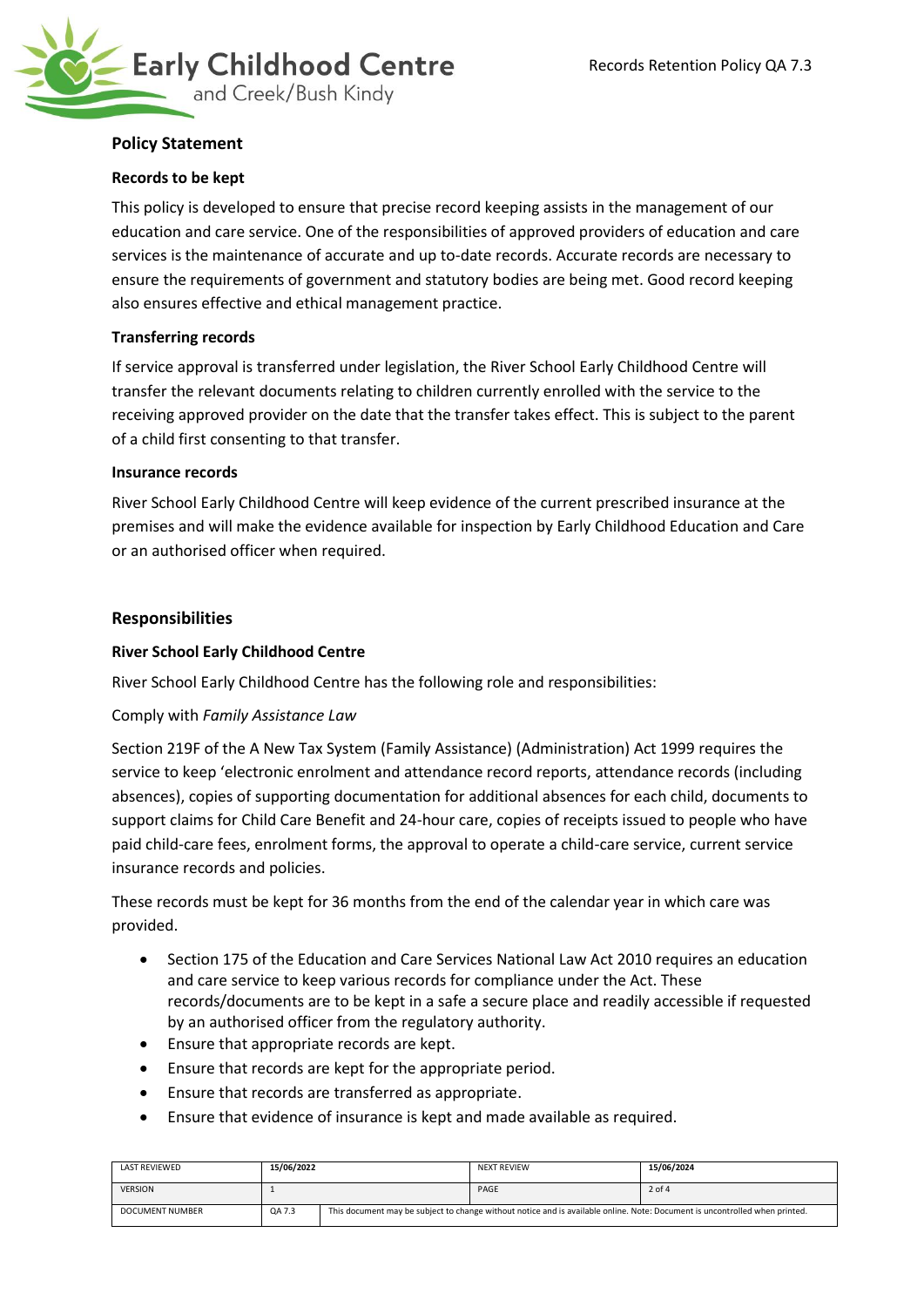

# **Educators**

Educators have the following responsibilities:

- Advise Nominated Supervisor as soon as practicable of any changes to their address, phone number, qualification, bank details etc. via the team member action form.
- Nominated supervisor will then pass information on to appropriate department within 1 week of notification to ensure information is up to date.

## **Families**

Families have the following responsibilities:

Advise service as soon as practicable of any changes to enrolment information while the child/ren are enrolled at the service, via the Adding an Authority to Enrolment Contract Form or email. Including change of address or phone number, parenting plans or court orders.

Centre Manager will then make changes to the electronic enrolment upon receipt of the action form/ email. Written advice will then be filed in child's hard copy file.

## **Implementation**

In line with the *[Education and Care Services National Regulations](http://www.legislation.nsw.gov.au/sessionalview/sessional/subordleg/2011-653.pdf)* 2011, River School Early Childhood Centre will ensure that records and documents as detailed below are stored in a safe and secure place:

| <b>Type of record</b>                                                                                                                   | <b>Timeframe</b>                                                                             | Reference            |
|-----------------------------------------------------------------------------------------------------------------------------------------|----------------------------------------------------------------------------------------------|----------------------|
| Record of responsible person in day-to-day                                                                                              | Until the end of 3 years                                                                     | Section 162          |
| charge or Nominated Supervisor                                                                                                          | after the team member<br>works for the service                                               | Regulation 150, 177  |
| The approved provider must keep evidence of the                                                                                         | Available for inspection                                                                     | Section 51           |
| current insurance at the education and care service<br>premises. This evidence is usually in the form of a<br>'certificate of currency' | any time at the service                                                                      | <b>Regulation 29</b> |
| Staff record                                                                                                                            | Until the end of 3 years<br>after the team member<br>works for the service                   | Regulation 145       |
| Record of access to early childhood teachers                                                                                            | Until the end of 3 years<br>after the team member<br>works for the service                   | Regulation 152       |
| Record of educators working directly with children                                                                                      | Until the end of 3 years<br>after the team member<br>works for the service                   | Regulation 151       |
| Record of volunteers and students                                                                                                       | Until the end of 3 years<br>after the volunteer or<br>student member<br>attended the service | Regulation 149       |

| LAST REVIEWED   | 15/06/2022 |                                                                                                                             | <b>NEXT REVIEW</b> | 15/06/2024 |
|-----------------|------------|-----------------------------------------------------------------------------------------------------------------------------|--------------------|------------|
| <b>VERSION</b>  |            |                                                                                                                             | PAGE               | 3 of 4     |
| DOCUMENT NUMBER | QA 7.3     | This document may be subject to change without notice and is available online. Note: Document is uncontrolled when printed. |                    |            |